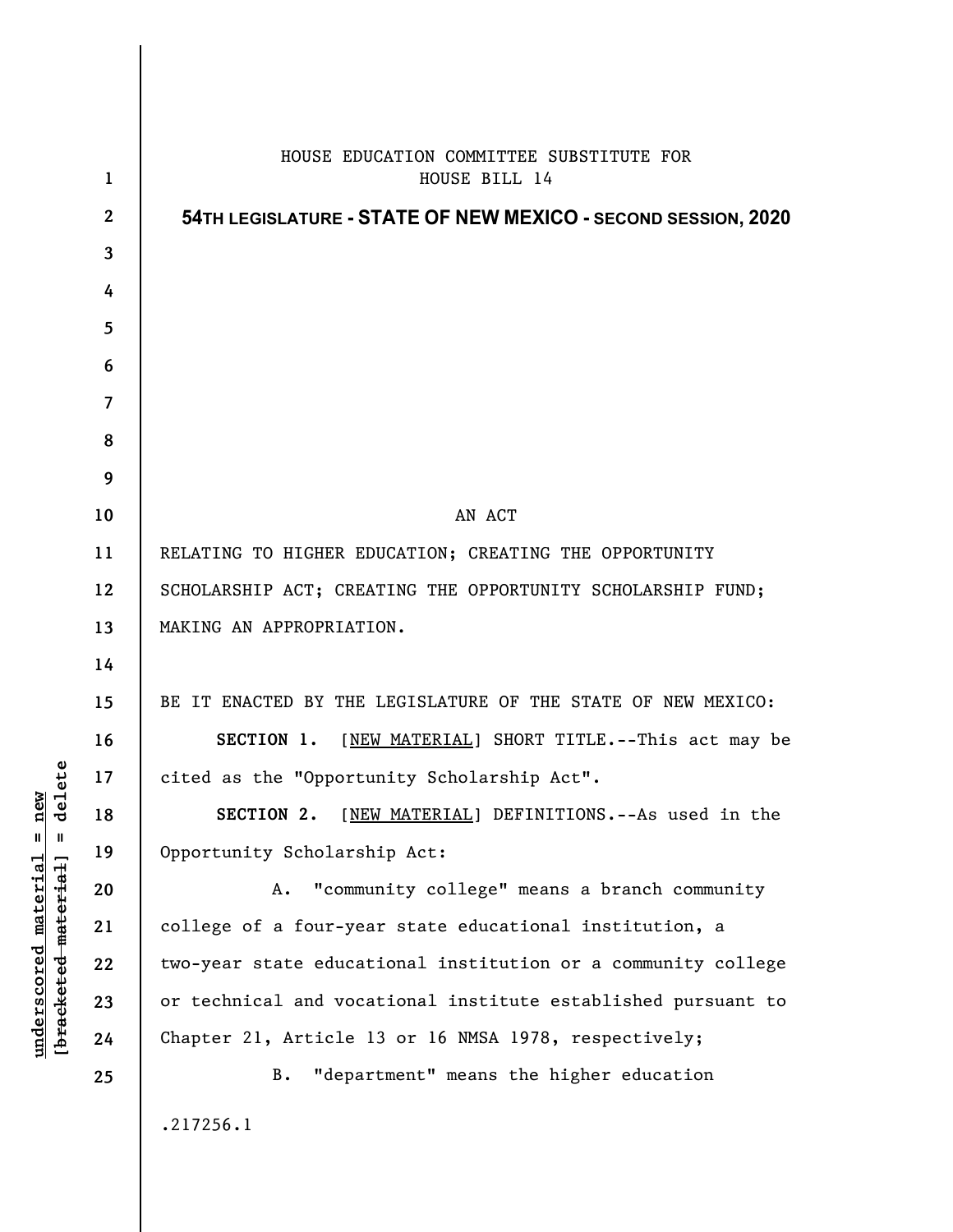**1**  department;

**underscored material = new [bracketed material] = delete**

 $b$ racketed material] = delete  $underscored material = new$ 

**2 3 4 5 6 7 8 9 10 11 12 13 14 15 16 17 18 19 20 21 22 23 24 25**  C. "eligible institution" means a public postsecondary educational institution or a tribal college that has a current and valid memorandum of understanding regarding institution eligibility with the department, and which memorandum of understanding is approved by the department; D. "four-year opportunity scholarship" means a scholarship that provides tuition assistance per program semester for a qualified student enrolled in a four-year program at an eligible institution; E. "full time" means fifteen or more credit hours each program semester of the regular academic year in four-year programs and twelve or more credit hours each program semester of the regular academic year in two-year programs; F. "fund" means the opportunity scholarship fund; G. "opportunity scholarship", without modification, includes a two-year opportunity scholarship and a four-year opportunity scholarship; H. "program semesters" means those semesters for which a qualified student may receive an opportunity scholarship; I. "public post-secondary educational institution" means a state educational institution or a community college; J. "qualified student" means a recent graduate learner or a returning student learner; .217256.1  $- 2 -$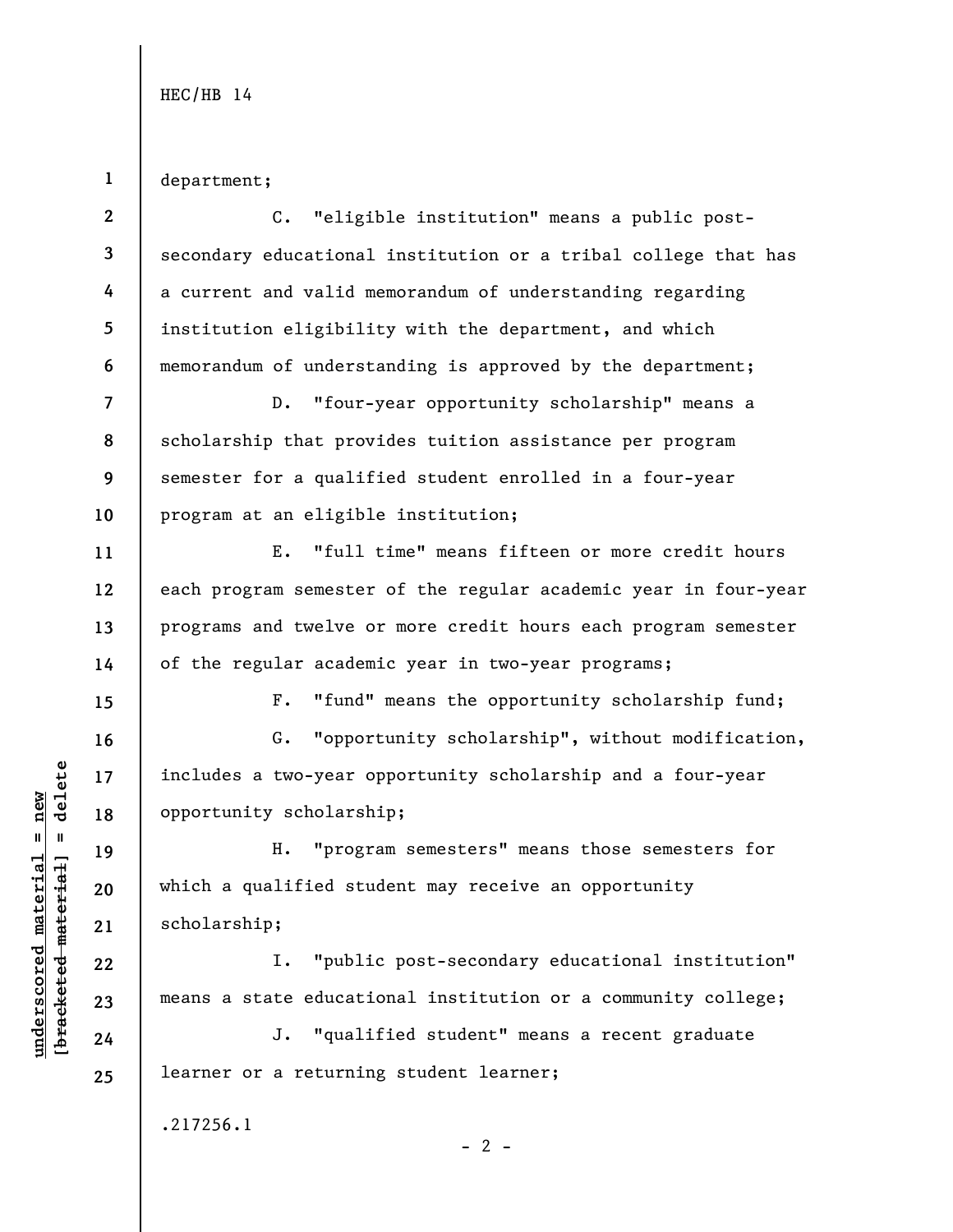**1 2 3 4 5 6 7 8 9 10 11 12 13 14 15 16 17 18 19 20 21 22 23 24 25**  K. "recent graduate learner" means a full-time student who does not have an associate's, bachelor's, master's or doctoral degree and who graduated from a public or accredited private New Mexico high school or who received a high school equivalency credential while maintaining residency in New Mexico and who: (1) either: (a) within sixteen months of graduation or receipt of a high school equivalency credential, was accepted for entrance to and attended an eligible institution; or (b) within four months of graduation or receipt of a high school equivalency credential, began service in the United States armed forces and, within sixteen months of completion of honorable service or medical discharge from the service, attended an eligible institution; and (2) successfully completed the first semester at an eligible institution with a grade point average of 2.5 or higher on a 4.0 scale during the first semester of full-time enrollment and maintains a cumulative grade point average of 2.5 or higher on a 4.0 scale at an eligible institution; L. "returning student learner" means a student twenty-four years of age or older who has a high school diploma or who has received a high school equivalency credential and who does not have an associate's, bachelor's, master's or

- 3 -

.217256.1

 $b$ racketed material] = delete **[bracketed material] = delete**  $underscored material = new$ **underscored material = new**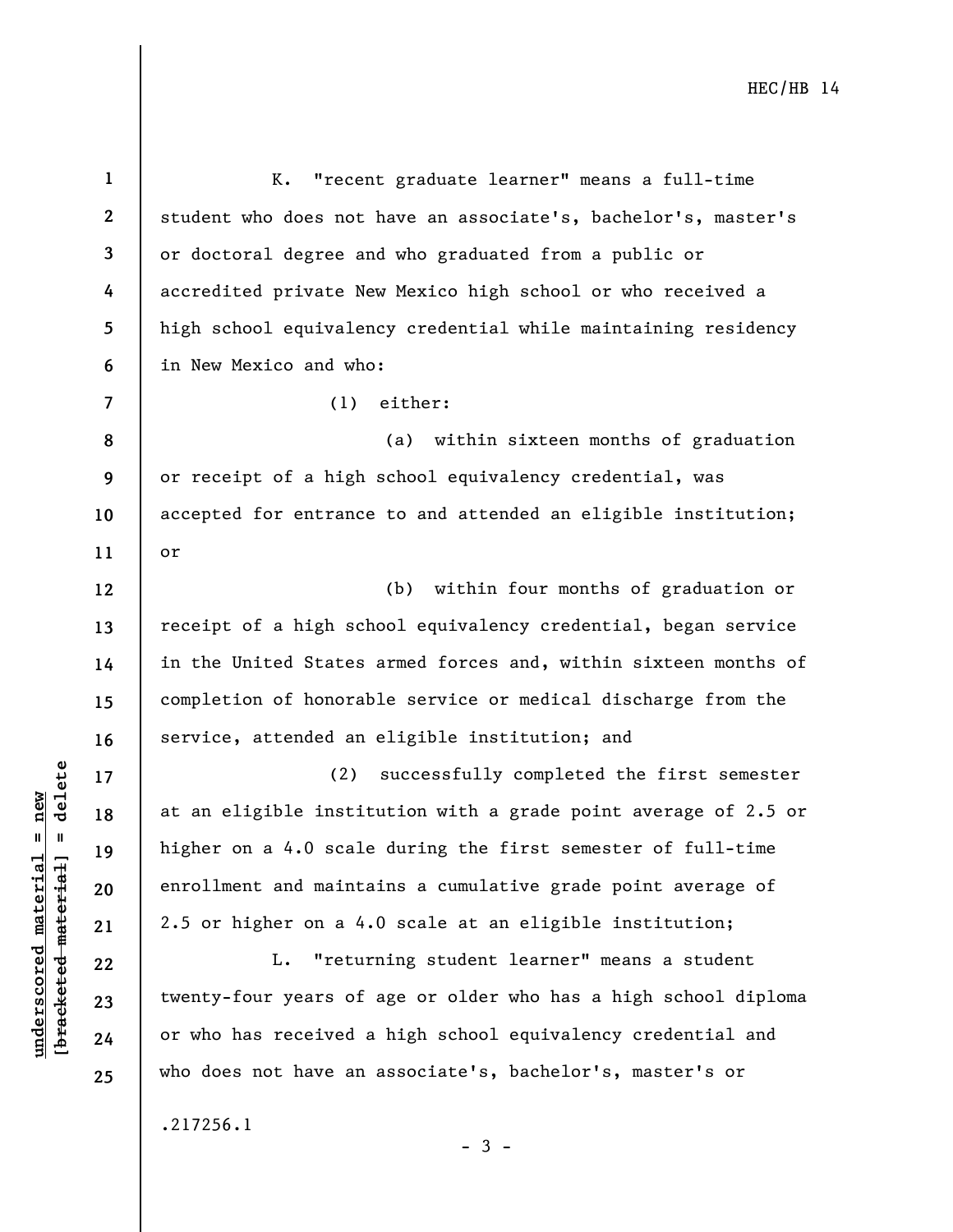**1 2 3 4 5 6 7 8 9 10 11 12 13 14 15 16 17 18 19 20 21 22 23 24 25**  doctoral degree, who has been a resident of New Mexico for the preceding twelve consecutive months and who maintains a cumulative grade point average of 2.0 or higher on a 4.0 scale at an eligible institution; M. "state educational institution" means an institution of higher education enumerated in Article 12, Section 11 of the constitution of New Mexico; N. "tribal college" means a tribally, federally or congressionally chartered eligible institution located in New Mexico that is accredited by the higher learning commission; O. "tuition and fees" means mandatory costs paid by or for a qualified student to an eligible institution for coursework; and P. "two-year opportunity scholarship" means a scholarship that provides tuition assistance per program semester for a qualified student enrolled in a two-year program at an eligible institution. **SECTION 3.** [NEW MATERIAL] OPPORTUNITY SCHOLARSHIPS AUTHORIZED--QUALIFIED STUDENTS.-- A. To the extent that money is available in the fund, the boards of regents or governing bodies of eligible institutions shall award opportunity scholarships in department-approved amounts to qualified students attending their respective eligible institutions. B. A qualified student is eligible to receive an

- 4 -

.217256.1

 $b$ racketed material] = delete **[bracketed material] = delete**  $underscored material = new$ **underscored material = new**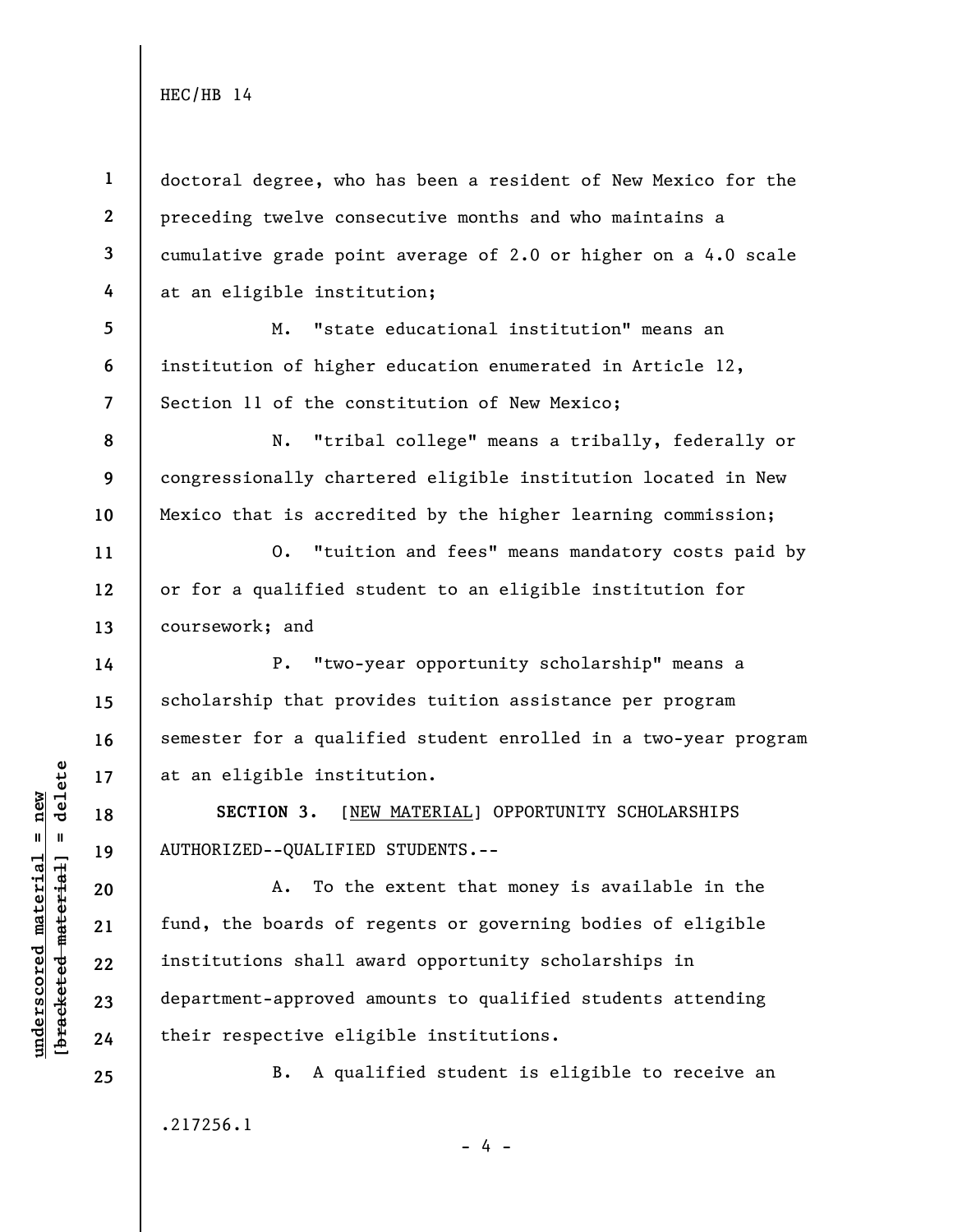**1 2 3 4 5 6 7 8 9 10 11 12 13 14 15 16 17 18 19 20 21 22 23 24 25**  opportunity scholarship; provided that the student maintains residency in New Mexico and: (1) for a recent graduate learner, for a maximum of seven program semesters, achieves the earlier of: (a) completion of a full-time course load per program semester up to one hundred eighty credit hours; or (b) receipt of a bachelor's degree; and (2) for a returning student learner, for a maximum of ten program semesters, achieves the earlier of: (a) completion of six or more credit hours per program semester up to ninety credit hours; or (b) receipt of an associate's degree. C. No qualified student shall simultaneously receive an opportunity scholarship as a recent graduate learner and a returning student learner. D. For students with disabilities who may require accommodations, the department, in consultation with the student and the office at the eligible institution that serves students with disabilities, shall review the maximum number of consecutive program semesters of eligibility and adjust it as deemed reasonable and appropriate, based on the student's disability needs. In no case, however, shall eligibility extend beyond fourteen consecutive program semesters. The definition of "qualified student" notwithstanding, a New Mexico .217256.1

**underscored material = new [bracketed material] = delete**

 $b$ racketed material] = delete  $underscored material = new$ 

 $- 5 -$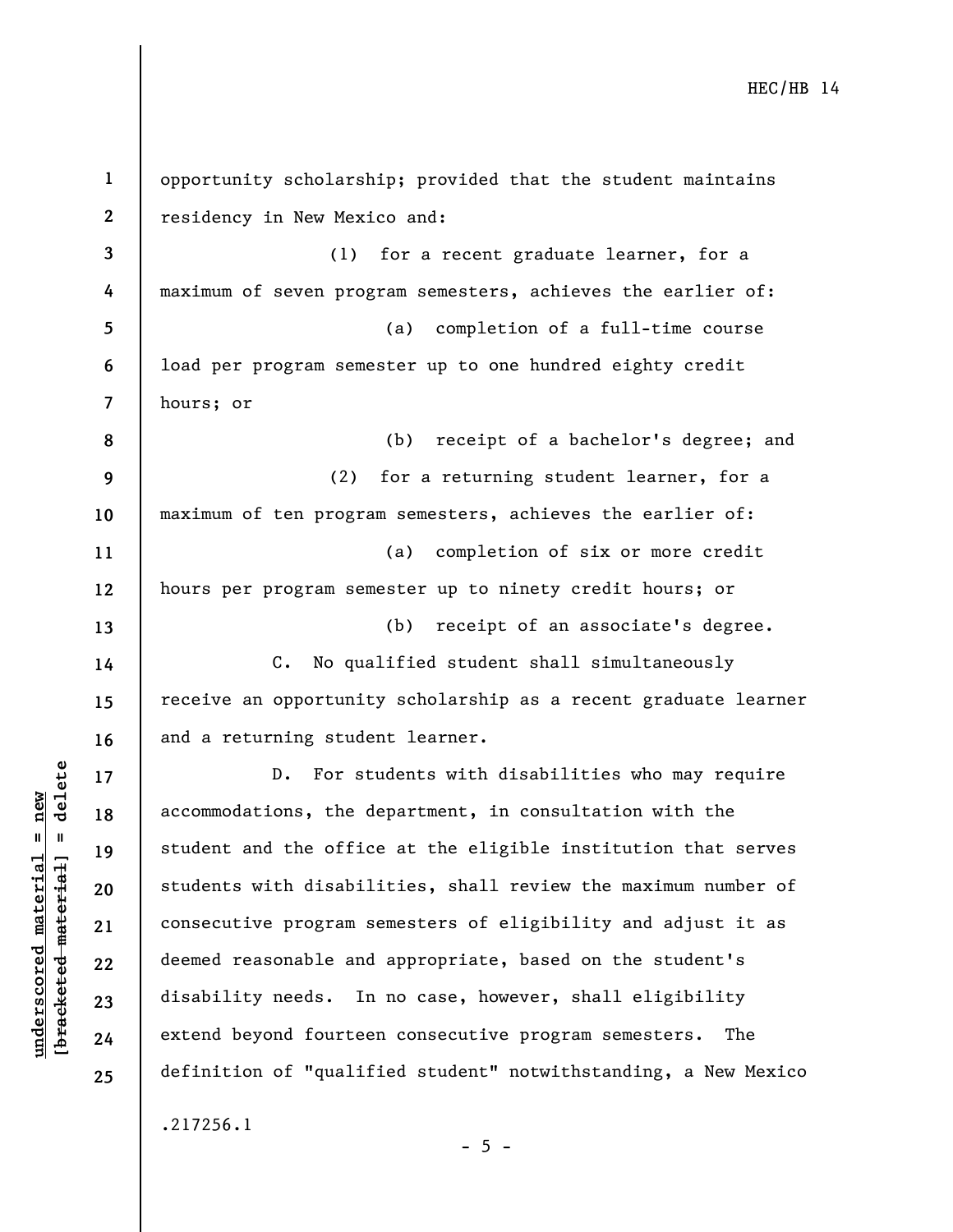**1 2 3 4 5 6 7 8 9 10 11 12 13 14 15 16 17 18 19 20 21 22 23 24 25**  resident who had to leave the state to receive an education pursuant to the federal Individuals with Disabilities Education Act shall be eligible for an opportunity scholarship if the student graduated from an accredited high school in another state and otherwise meets the qualifications for an opportunity scholarship pursuant to the definition of "qualified student" and this section. **SECTION 4.** [NEW MATERIAL] OPPORTUNITY SCHOLARSHIP AMOUNT.-- A. Prior to June 1 of each year, based on the amount appropriated by the legislature from the fund for twoyear opportunity scholarships and four-year opportunity scholarships and on the projected enrollment at all eligible institutions, the department shall: (1) determine the total amount of money necessary to pay for opportunity scholarships for recent graduate learners at each eligible institution; (2) determine the total amount of money necessary to pay for opportunity scholarships for returning student learners at each eligible institution; and (3) notify each eligible institution of the determinations made pursuant to Paragraphs (1) and (2) of this subsection. B. The department shall distribute an amount not to exceed the remaining balance in the fund; and, to the extent .217256.1

 $b$ racketed material] = delete **[bracketed material] = delete**  $underscored material = new$ **underscored material = new**

 $- 6 -$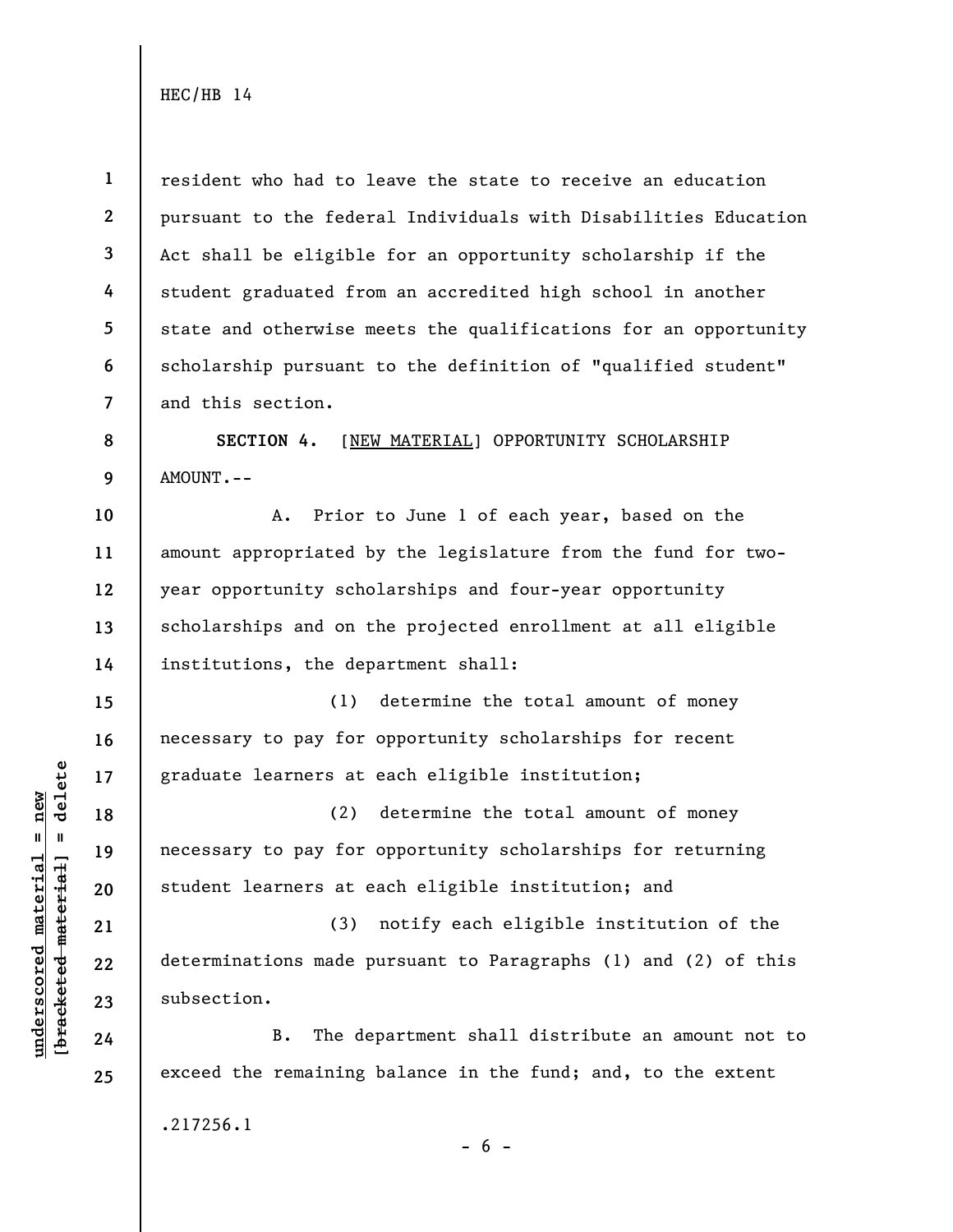**2 3** 

**4** 

**5** 

**6** 

**7** 

**16** 

**17** 

**18** 

**19** 

**20** 

**21** 

**22** 

**23** 

**24** 

**25** 

**1** 

that money is available in the fund, an amount that shall pay the balance of the full cost of tuition and fees for qualified students at each eligible institution after all state non-loanbased student financial aid has been paid to or on behalf of the student.

**SECTION 5.** [NEW MATERIAL] OPPORTUNITY SCHOLARSHIP FUND CREATED--PURPOSE.--

**8 9 10 11 12 13 14 15**  A. The "opportunity scholarship fund" is created in the state treasury. The fund consists of all money appropriated to the fund and any grants, gifts and bequests made to the fund. The fund shall be administered by the department. Earnings from investment of the fund shall accrue to the credit of the fund. Any balance in the fund at the end of any fiscal year shall remain in the fund for appropriation by the legislature as provided in this section.

B. Money in the fund is subject to appropriation by the legislature to the department for distribution to eligible institutions to provide tuition and fee assistance for qualified students as provided for in the Opportunity Scholarship Act.

**SECTION 6.** [NEW MATERIAL] DEPARTMENT RULEMAKING AND REPORTING.--

A. The department shall promulgate rules setting forth explicit criteria in accordance with the Opportunity Scholarship Act for:

.217256.1

- 7 -

 $b$ racketed material] = delete **[bracketed material] = delete**  $underscored material = new$ **underscored material = new**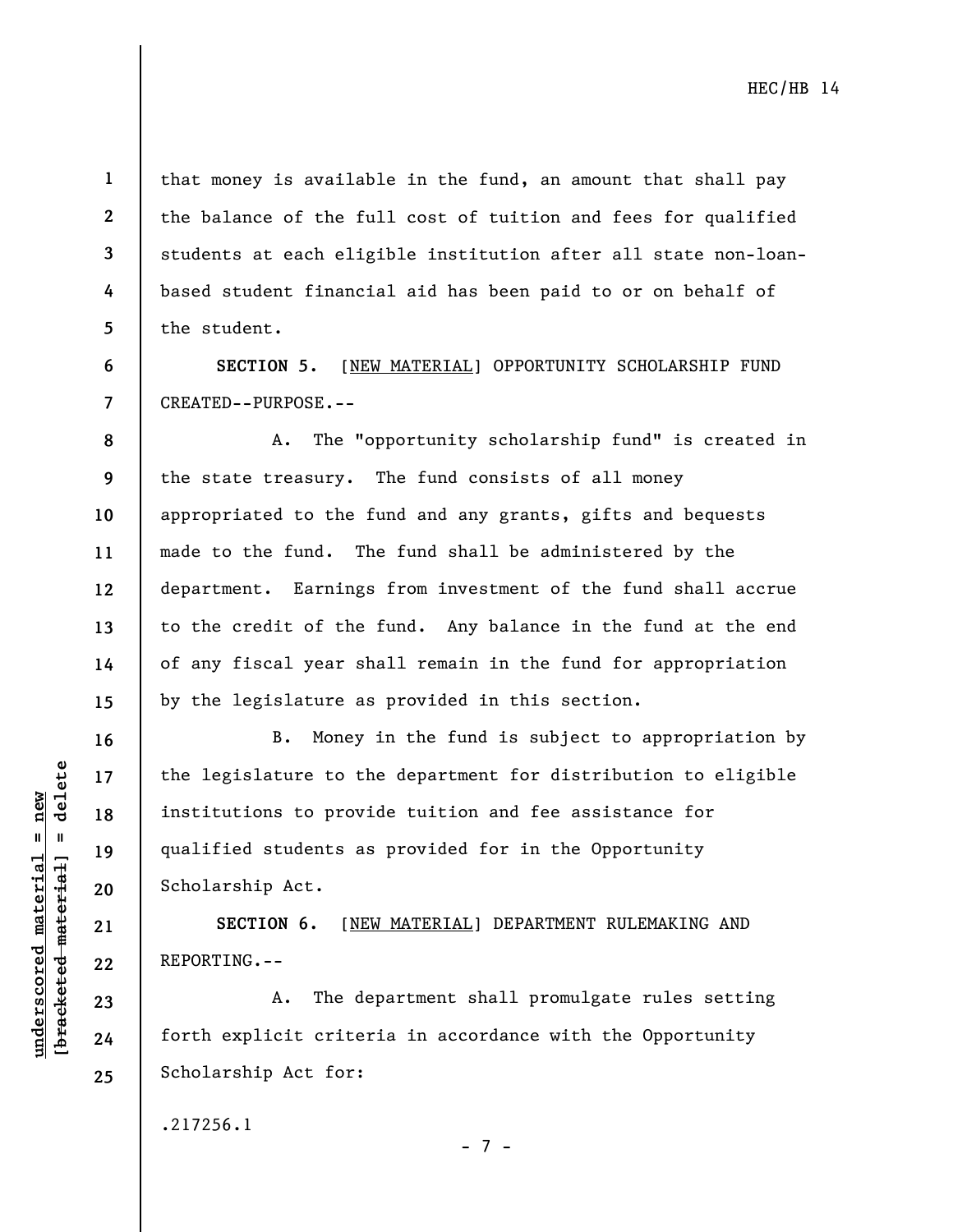| $\mathbf{1}$   | student qualification and continuing<br>(1)                    |
|----------------|----------------------------------------------------------------|
| $\mathbf{2}$   | eligibility;                                                   |
| 3              | (2)<br>calculating the total amount of money                   |
| 4              | necessary to pay for opportunity scholarships at each eligible |
| 5              | institution pursuant to Section 4 of the Opportunity           |
| 6              | Scholarship Act and guidelines for the administration of the   |
| $\overline{7}$ | opportunity scholarship program; and                           |
| 8              | (3)<br>requirements for the memoranda of                       |
| 9              | understanding regarding institution eligibility to participate |
| 10             | in the opportunity scholarship program.                        |
| 11             | $B$ .<br>The department shall report by November 1 of          |
| 12             | each year to the legislative finance committee and the         |
| 13             | department of finance and administration on the:               |
| 14             | status of the fund; and<br>(1)                                 |
| 15             | (2)<br>opportunity scholarship program                         |
| 16             | participation data aggregated for each eligible institution to |
| 17             | show the:                                                      |
| 18             | number of qualified students who<br>(a)                        |
| 19             | received opportunity scholarships in the prior academic year;  |
| 20             | (b) total number of students enrolled in                       |
| 21             | eligible institutions in the prior academic year; and          |
| 22             | (c)<br>number of qualified students who                        |
| 23             | graduated with a degree and, for each qualified student, the   |
| 24             | number of consecutive semesters and nonconsecutive semesters   |
| 25             | attended prior to graduation.                                  |
|                | .217256.1<br>$-8-$                                             |

## $\frac{\text{underscored material} = \text{new}}{(\text{bracketed material}) = \text{dev}}$ **[bracketed material] = delete underscored material = new**